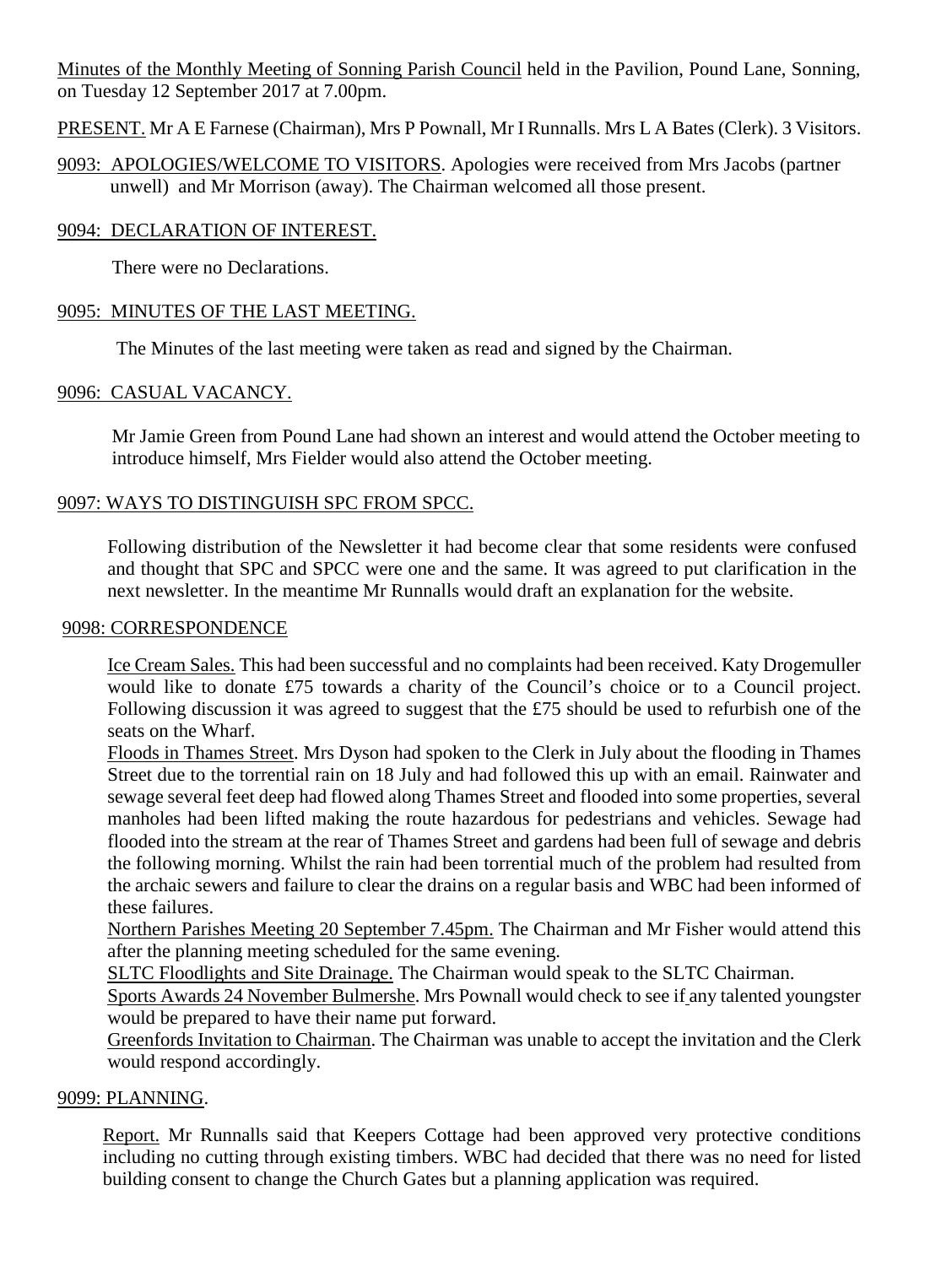**The following applications were on going**)**:** Reading Blue Coat School Sonning Lane (152342- F/2014/2319) split decision: Holme Park Farm House, Holme Park Farm Lane (153218): Pavilion Holme Park (170964): August Field (170894): The Lawns Old Bath Road (171424): Hope Cottage 11 Pound Lane (171651): RBCS (171780).

**The following applications had been approved**: Keepers Cottage (171785 & 171786): St. Andrews Church (171841). 48 Pound Lane (171974): Bishops Close & North Lodge (172145): Readingensans (170580): 2 South Drive (170989): Holme Park Farm House (171247): 47 Old Bath Road (171631). 3 High Street (171733).

**The following applications had been refused**. No applications had been refused.

**The following applications had been withdrawn.** The Atrium (171293);

**The following new applications had been received.** 27 Glebe Lane (172380). Householder application for proposed erection of two storey rear extension and demolition of existing garage: 20 Glebe Lane (172347). Householder application for the conversion of loft space to habitable accommodation with rear dormer extension to dwelling and new gable end. 12a South Drive (172579). Full application for the proposed erection of 4no bedroom detached dwelling following demolition and removal of existing dwelling: The Old House (172189). Householder application for the proposed erection of single storey rear extension to dwelling: Acrefield (172583). Full application for the proposed erection of 3no dwellings following demolition of existing dwelling and detached garage: The Bungalow, Sonning Lane (172569). Householder application for the proposed erection of dropped curb: The Atrium Thames Street (172637). Full application for the proposed erection of replacement dwelling with basement and detached double garage and store following demolition of existing dwelling: Appeal Great House Car Park (APP/X0360/W/17/3179871). Full application for proposed 18 space extension to existing 'lower' car park.

### 10000: QUESTIONS FOR BOROUGH COUNCILLOR.

In the absence of Cllr Haines there were no questions

#### 10001: PARISHIONER QUESTIONS.

.

Ms Kuipers said that the flooding in July had badly affected her property, which was at the bottom of the High Street, three of her rooms and the basement were flooded. Ms Kuipers had met the WBC flood manager who said that WBC experts were looking into the problem but had agreed that the drains were had not been cleared. Ms Kuipers said that pressure should be put on WBC to produce a report on the drains/sewage problems. Mr Grecian said that his ground floor was completely flooded and had still not dried out after two months and he was making a £35,000 insurance claim. There was a dip in the road outside his property but the main problem was that the drains were full and not cleared regularly. Mr Doyle drew the Council's attention to Cllr. Angus Ross who had said at a meeting with SPC on 13 December 2016 that drainage was very important to WBC. There were seven drains in Thames Street, several outside his house and all were full. The Chairman said that SPC had tried to put pressure on WBC in the past, with little result, perhaps SPC could pay for the drains to be cleared but this would but a further burden on the community via their council tax. Mr Doyle has spoken to Eddie Napper (WBC) earlier in the year and had been told that WBC would be digging up Thames Street in March 2017 to resolve the drainage problems. Mr Doyle had spoken to Francesca Hobson, Flood Risk Manager WBC, but it appeared that she had not spoken to Mr Napper and didn't realise that the drains in Sonning were broken. The Chairman said that a petition from Thames Street and High Street was likely to get WBC's attention. The Chairman said that he would speak to Cllr Ross, Ms Kuipers and Mr Grecian would organise a Thames Street/High Street petition. Ms Kuipers would also chase Ed Day regarding a meeting and ask to see the experts report.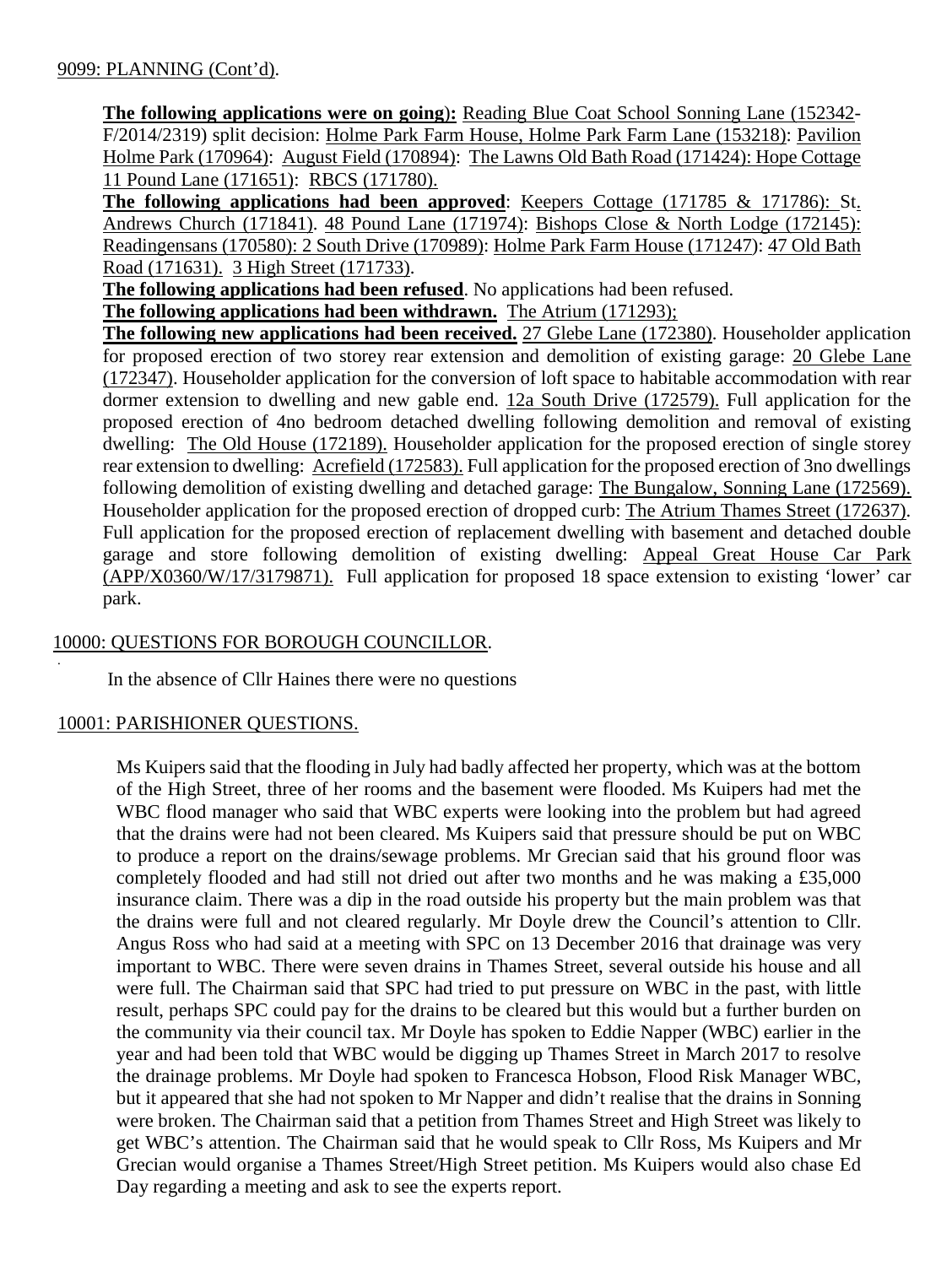### 10001: PARISHIONER QUESTIONS (Cont'd)

Mr Doyle asked about the Bridge lights, Mr Fisher apologised for the delay and he and the Chairman would deal with this.

Ms Kuipers asked about the parking in High Street and Sonning Lane. Why couldn't parking be restricted to vehicles dropping off or picking up? The Chairman said that the RBCS Head Teacher had said that he had no control over student parking but was looking into using the Rugby Club car park. WBC would take over responsibility for parking in the Borough in October and had suggested a four hour parking limit but this would take 18 months to implement. However WBC said that the parking did reduce speeding.

Mr Doyle asked about the planters in Liguge Way. The Chairman said that the Parish Council were looking to move the existing bus shelter, which would block access from Pound Lane. Ms Kuipers said that vehicles delivering to the Bull were damaging her roof and the 'No Entry' sign had been pushed into her house and she would be meeting a representative to discuss this. Several large delivery vehicles used the road to the Bull.

### 10002: FINANCE.

- a) Report. The Clerk had prepared a report which was noted.
- b) Donation to ME2 Club. Mrs Pownall said that this seemed a worthwhile cause and proposed making a one off £50 donation, Mr Fisher seconded and this was unanimously approved.
- c) Payment of Accounts. Mrs Pownall proposed and Mr Fisher seconded making the following payments for July and August and these were unanimously approved.

| Date     | Chq       | Name        | Service item         | Gross   | <b>VAT</b> | Net     | Committee               | Sub-Comm.            |
|----------|-----------|-------------|----------------------|---------|------------|---------|-------------------------|----------------------|
| 11/07/17 | 400       | Pest UK     | Rats Ann. Subs       | 182.40  | 30.40      | 152.00  | <b>ENVIRON</b>          | Allotments           |
| 11/07/17 | 402       | L A Bates   | <b>SLCC Subs</b>     | 139.00  | 0.00       | 139.00  | <b>ADMIN</b>            | Subscriptions        |
| 11/07/17 | 402       | L A Bates   | Minute Binder        | 70.79   | 11.80      | 58.99   | <b>ADMIN</b>            | Stationary           |
| 11/07/17 | 403       | <b>BALC</b> | <b>Annual Subs</b>   | 429.36  | 71.56      | 357.80  | <b>ADMIN</b>            | Subscription         |
| 11/07/17 | 404       | Purco Print | <b>Newsletters</b>   | 65.00   | 0.00       | 65.00   | <b>ADMIN</b>            | Printing             |
| 11/07/17 | 405       | Hen Land    | Main mowing          | 490.00  | 0.00       | 490.00  | <b>RECREATION</b>       | Main mowing          |
| 11/07/17 | 406       | <b>ISS</b>  | Dog Bins             | 156.00  | 26.00      | 130.00  | <b>ENVIRON</b>          | Dog Bins             |
| 11/07/17 | 407       | <b>SSE</b>  | St. Light mtnce      | 808.33  | 134.72     | 673.61  | <b>HIGHWAYS</b>         | Light M'tnce         |
| 11/07/17 | 407       | <b>SSE</b>  | St. Light Repairs    | 354.68  | 59.11      | 295.57  | <b>HIGHWAYS</b>         | <b>Light Repairs</b> |
| 11/07/17 | 408       | Son Lands   | Mow Playground x 2   | 60.00   | 0.00       | 60.00   | <b>RECREATION</b>       | Play mowing          |
| 11/07/17 | 408       | Son. Lands  | Mow Wharf x 2        | 56.00   | 0.00       | 56.00   | <b>ENVIRON</b>          | Wharf Mow            |
| 11/07/17 | 408       | Son Land    | Pound Lane hedge     | 60.00   | 0.00       | 60.00   | <b>RECREATION</b>       | Hedges               |
| 11/07/17 | 408       | Son Land    | Allotment hedge      | 120.00  | $0.00\,$   | 120.00  | <b>ENVIRON</b>          | Allot hedge          |
| 11/07/17 | <b>DD</b> | <b>SSE</b>  | St. Light Energy     | 474.36  | 22.58      | 451.78  | <b>HIGH &amp; LIGHT</b> | <b>Light Energy</b>  |
| 26/07/17 | 410       | T Fisher    | Mower petrol         | 6.00    | $0.00\,$   | 6.00    | <b>RECREATION</b>       | M'tnce               |
| 26/07/17 | 411       | Son Lands   | Mow Playground       | 60.00   | 0.00       | 60.00   | <b>RECREATION</b>       | Hedges               |
| 26/07/17 | 411       | Son Lands   | Mow wharf            | 28.00   | 0.00       | 28.00   | <b>ENVIRON</b>          | Wharf mow            |
| 26/07/17 | 411       | Son Lands   | Rec Hedge            | 110.00  | 0.00       | 110.00  | <b>RECREATION</b>       | Rec Hedge            |
| 26/07/17 | 412       | Hen Lands   | Main mowing          | 245.00  | 0.00       | 245.00  | <b>RECREATION</b>       | Main Mowing          |
| 26/07/17 | 413       | <b>ISS</b>  | Dog Bins             | 156.00  | 26.00      | 130.00  | <b>ENVIRON</b>          | Dog Bins             |
| 26/07/17 | 414       | L A Bates   | Honorarium. Less tax | 2580.50 | 0.00       | 2580.50 | <b>CLERK</b>            | Clerks Salary        |
| 26/07/17 | 415       | Inland Rev. | Tax                  | 169.50  | 0.00       | 169.50  | <b>CLERK</b>            | Tax                  |
| 26/07/17 | 415       | Inland Rev. | <b>NIC</b>           | 98.04   | 0.00       | 98.04   | <b>CLERK</b>            | <b>NIC</b>           |
|          |           |             | <b>Total</b>         | 6918.96 | 382.17     | 6536.79 |                         |                      |

PAYMENT OF ACCOUNTS AUGUST '17 (1 TO 31 JULY)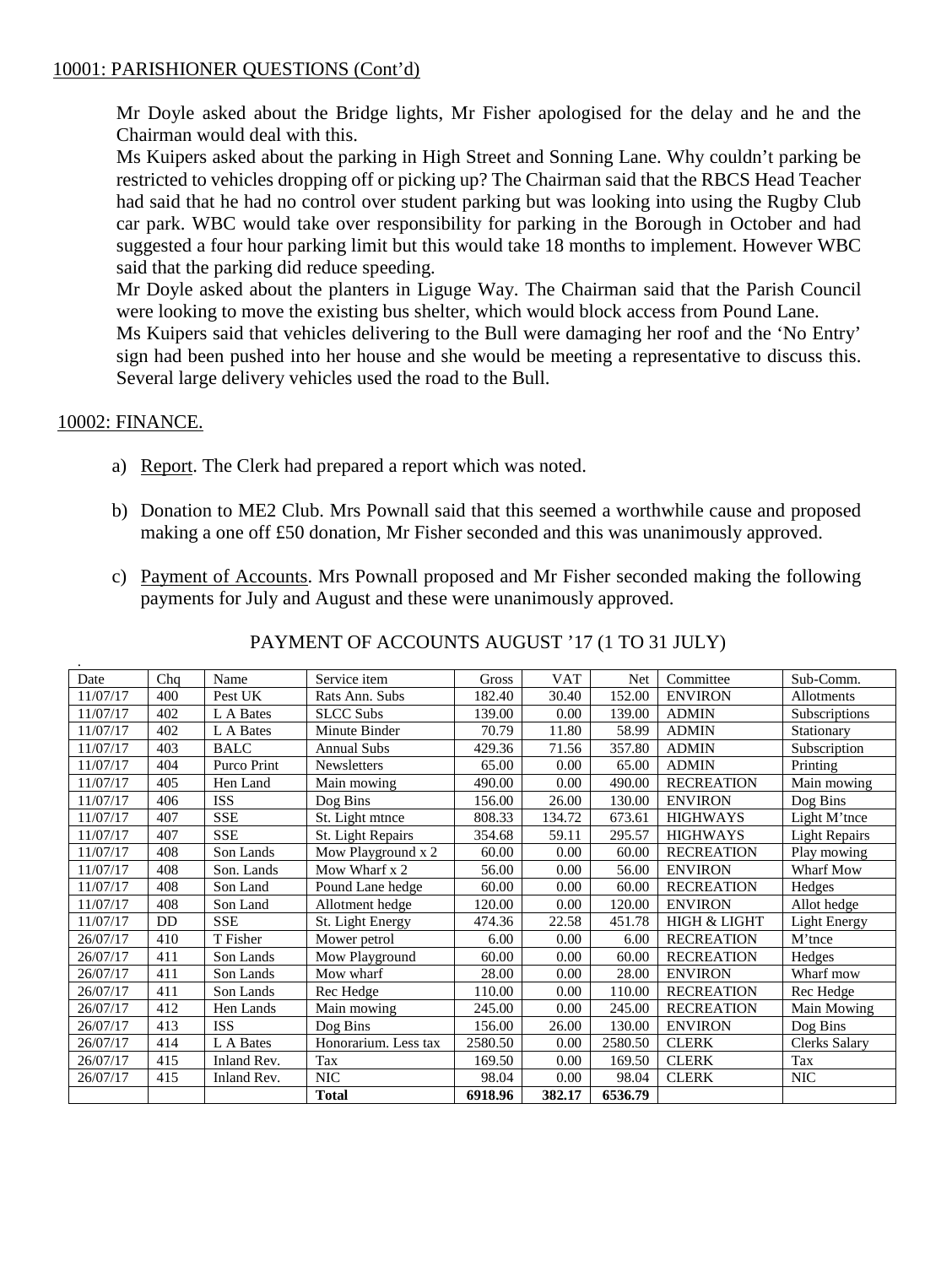| Date     | Cha | Name                | Service item          | Gross   | VAT    | Net     | Committee         | Sub-Comm.            |
|----------|-----|---------------------|-----------------------|---------|--------|---------|-------------------|----------------------|
| 01/08/17 | 416 | Henley Lands        | Mowing Main           | 245.00  | 0.00   | 245.00  | <b>RECREATION</b> | Main Mowing          |
| 24/08/17 | 417 | Henley Lands        | Mowing Main           | 245.00  | 0.00   | 245.00  | <b>RECREATION</b> | Main Mowing          |
| 24/08/17 | 418 | Total-play          | Practice Nets (part)  | 1650.00 | 275.00 | 1375.00 | RECREATION.       | <b>Practice Nets</b> |
| 24/08/17 | 419 | <b>Berks Sports</b> | Cont. to Lane repairs | 200.00  | 00.00  | 200.00  | <b>ADMIN</b>      | Misc.                |
| 24/08/17 | 421 | P J Dovle           | Skate Park Sign       | 108.00  | 0.00   | 108.00  | <b>RECREATION</b> | Misc                 |
|          |     |                     | <b>Total</b>          | 2448.00 | 275.00 | 2173.00 |                   |                      |

PAYMENT OF ACCOUNTS SEPTEMBER '17 (1 TO 31 AUGUST)

# 10003: HIGHWAYS.

Mr Fisher said that there was still gravel everywhere following the flood in July.

Withdrawal of School Crossing Patrol. Mr Fisher said that he had spoken to Claire Borsberry-Lewis, the Sonning School contact, who said that WBC would not pay for an improved crossing. Claire was to meet Cllr Chris Bowring. Mr Horton had said that some small changes might be made such as new signs, anti-skid surface and possibly new lights. Separately Mr Fisher said that some council's had borrowed the police speed indicators. The police had stopped speeding drives and the children were allowed to question them about their speeding.

Speed Indicator. Mr Fisher said that in the six week's up to 8 September the maximum speed had been down to 58mph. This was over the school holidays, which might account for the reduction. The percentile was down by 1% on average, however 75% of traffic was over the 20mph limit. The WBC vehicle count was higher than the SPC count of 3156. Mr Fisher had sent the information to the police who had thanked him and would keep it on filed. Mr Fisher suggested leaving the speed indicator in Pound Lane for a further few weeks and then considering other sites. Mr Fisher had attended the NAG meeting and had been told that the 20mph zone was self-policing.

Speed/Lorry Watch. Mr Fisher had a small team of volunteers, unfortunately Mr Peters no longer had his original information but had asked about the availability of the information collected by the ANPR cameras. It hadn't been at the time but Mr Peters thought it could be and that the police would write to offenders. Mr Fisher would contact Shaun Murphy to check.

Sonning Lane Parking. Mr Fisher would chase Mr Horton about the proposed parking suggestions. Removal of Road Humps. Mr Fisher had spoken to Mrs Plant and she would be speaking directly to Mr Horton. Mrs Plant had agreed to cut back the overhanging greenery from her garden, which was reducing light from the street light.

# 10004: RECREATION AND ENVIRONMENT W.G.

- a) Safety Checks. Mr Farnese had inspected the play equipment. The Clerk would chase Proludic about the quote for the walkways. .
- b) New Pavilion. Mrs Pownall said that Mark Roach had sent the contact details for the person who would manage the funding. The Chairman said that a decision on whether to proceed with the planning application would be held over until October when there would be more Councillors to make a decision.
- c) SCC Practice nets. Mr Phillips had been asked to put a sign up and what would be happening to the nets over the winter.
- d) Summer Camp. Mrs Pownall said that this had been a, none event, but the organiser was now aware that he had to consult SPC if he intended to arrange a 'camp' in 2018.
- e) Improvements to Approach Road to KGV Field. Mr Farnese was proposing to take down the existing bus shelter and to purchase a new one to be installed across the access. A path through the spinney would give access to the car park. Mr Runnalls suggested reusing the existing shelter.
- f) SLTC Lighting. The Chairman would discuss this with Mr Barker.